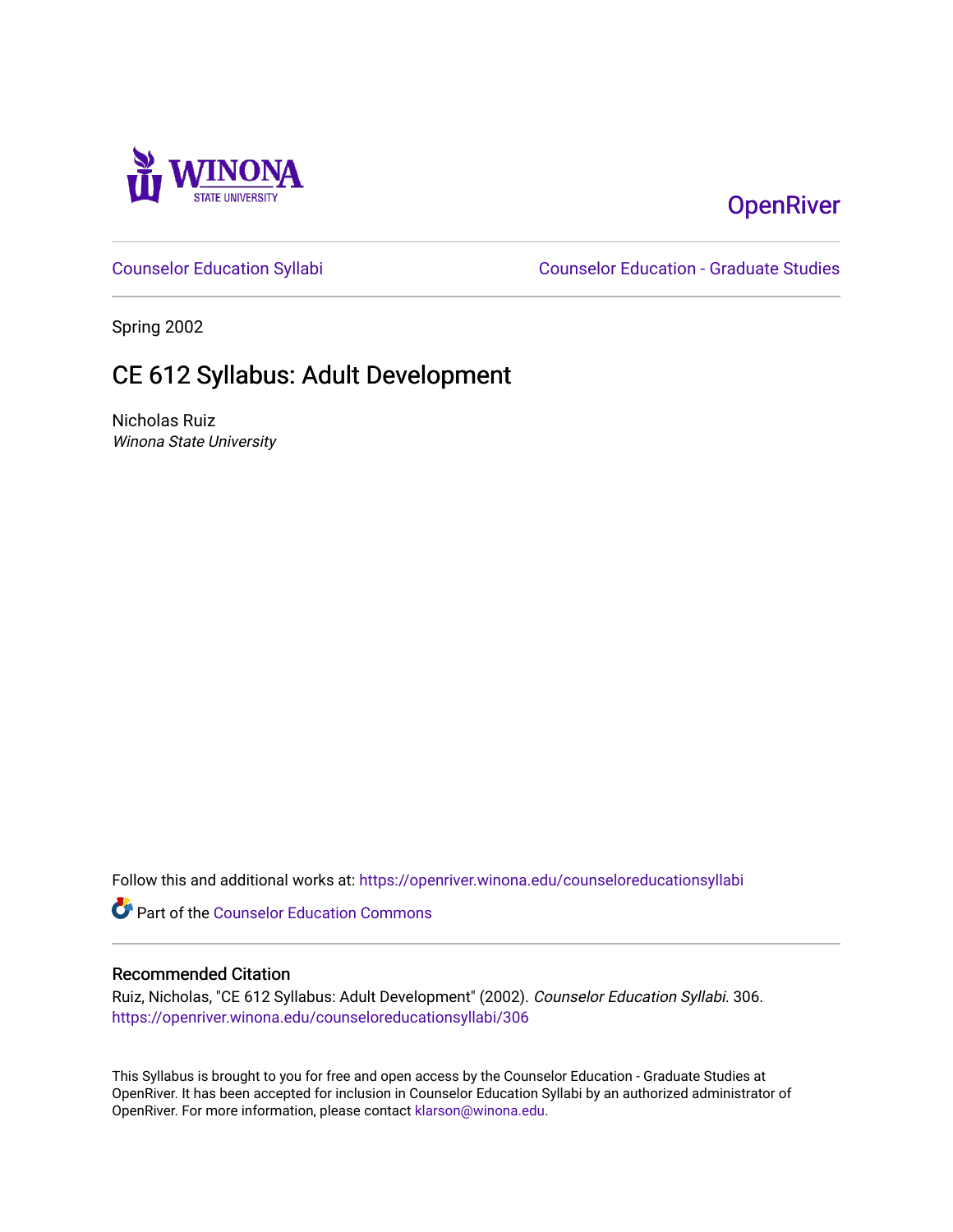#### **CE 612 ADULT DEVELOPMENT**

Nicholas Ruiz, Ph.D., L.P. EA214 Rochester 285-7136 (800-366-5418) Home email: njruiz@uswest.net Office email: enruiz@vax2.winona.msus.edu

### **Course Syllabus**

**Course Objectives:** The purpose of the course is to promote students' thinking and learning about adults' ongoing growth, adaptation, and change throughout the life span. Major theories, issues, eras, and trends in adult development will be addressed. Class members will:

- 1. Become acquainted with a number of theoretical perspectives on adults' ongoing development.
- 2. Integrate course readings, discussions, and written work with their own adult development issues.
- 3. Increase their awareness of issues, assumptions and stereotypes about older adults and the aging process.
- 4. Become familiar with information and counseling issues and skills which can be applied to work with adults of all ages in a variety of settings.

#### **Required Readings:**

Cavanaugh, J. C. (1997). Adult development and aging. (3rd Ed.). Pacific Grove, CA: Brooks/Cole Publishing Company.

Baumgartner, L., & Merriam, S. B. (2000). Adult learning and development: Multicultural stories. Malabar, FL: Kreiger Publishing Co.

### **Course Requirements and Grading:**

- $\overline{\phantom{a}}$ 1. Attend all class sessions, participate in class activities, and readings and in-class assignments. [10%] complete assigned
	- 2. Write two critical analysis dual-perspective papers, one on a theory of adult development, the second on a theory of older adult development. Each paper will be three (2)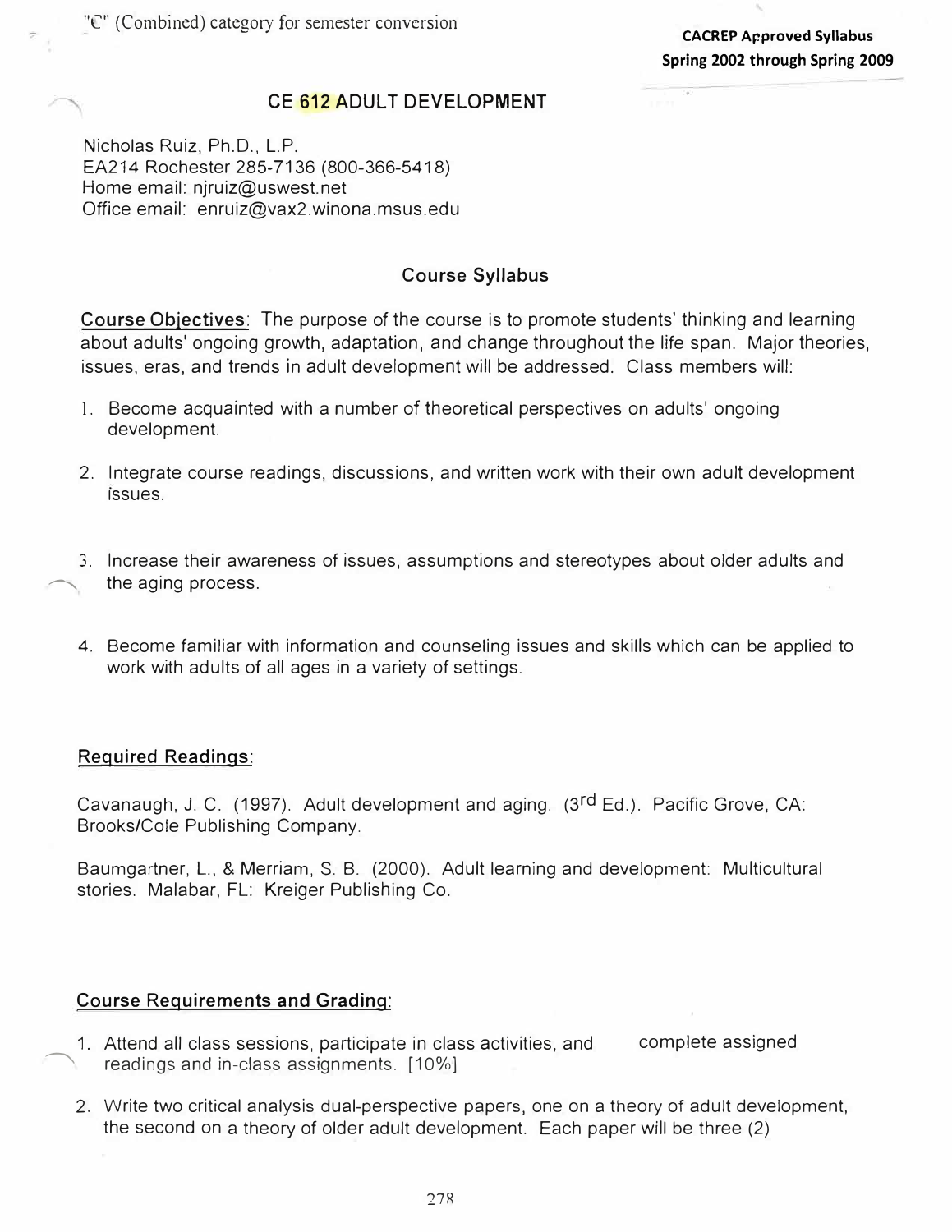$\mathbb{C}^n$  (Combined) category for semester conversion

double-spaced typed pages in length. Page 1 will describe why the theory is a useful, relevant model for looking at adult development; page 2 will describe why the limitations of the theory as model for looking at adult development. The adult development paper is due ) class session; the older adult development paper is due the eleventh ( the fourth  $($ class session. [10%]

- 3. Maintain a course journal, as described in a separate handout. Journals will be collected at ) and tenth  $($   $)$  class sessions. [20%] the beginning of the fifth (
- 4. Interview a total of four (4) persons (two men, two women) from four of the first six of the total of seven general adult developmental stages discussed in class handout (Note: none of these interviews are to be with adults over the age of 65). Guidelines and a suggested format will be distributed. Interview summaries due the seventh ( ) session.  $[20\%]$
- 5. Conduct two (2) life history interviews with older adults over the age of 65 (1 with a man, 1 with a woman). Guidelines and a suggested format will be distributed. Interview summaries due the twelfth ( ) session.  $[10\%]$
- 6. Complete a personal adult developmental and cultural autobiography, as described in a separate handout. This will integrate an analysis of your own development as an adult with the reading and other learnings from the course. Due the fourteenth ( ) session. [30%]
- 7. Complete a course evaluation at the conclusion of the course.
- 8. All students must register for a letter grade.